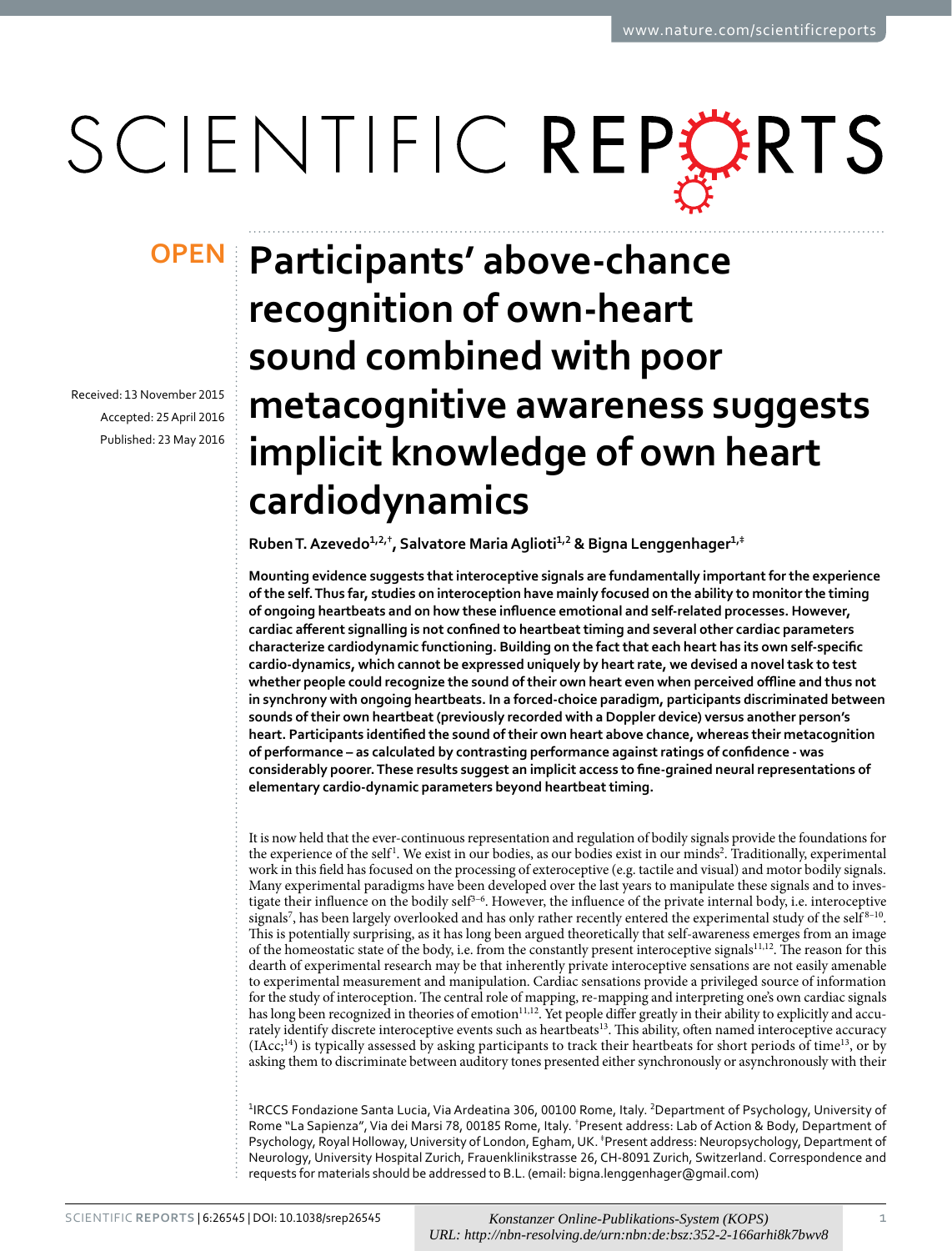heartbeat[s15](#page-5-9). While individual differences in IAcc have been shown to predict a wide number of cognitive and emotional processes<sup>16</sup>, it is widely accepted that the influence of interoceptive signals in, for example, emotional processing<sup>17-20</sup>, or in the sense of the self<sup>21-23</sup>, often occurs without full explicit awareness. Indeed, people demonstrate remarkable different levels of *awareness* of their success when performing interoceptive tasks (i.e., their meta-cognitive awareness differs). In other words, their ability to identify interoceptive signals, i.e. heartbeats, is not always paralleled by accurate judgments of their own performance<sup>14[,24](#page-6-1)</sup>. This lack of explicit awareness, or meta-awareness, makes the study of interoception additionally challenging but also appealing.

Thanks to new experimental paradigms, recent studies indicate that interoceptive signals are constantly integrated with exteroceptive (i.e. visual or auditory) signals - even if often at an implicit level - in order to build a coherent representation of the own body<sup>[21](#page-6-0),[22](#page-6-2)</sup>. For example, Aspell and colleagues<sup>21</sup>, presented participants with a virtual body whose silhouette could be flashing either synchronously or asynchronously with respect to their own heartbeats. Even if participants were not aware of this contingency, they identified themselves more with the avatar in the synchronous condition. In a similar line of research, a recent electrophysiological study has shown sensory suppression of heartbeat-related auditory tones - again without the participants' explicit awareness<sup>23</sup>. Both studies suggest that cardiac signals presented through an exteroceptive channel can activate and be com-pared with representations of interoceptive information (see also<sup>[25](#page-6-4)</sup>). This implies that the bodily awareness is, at least partially, grounded in a successful integration of extero- and interoceptive signals.

Importantly, however, the vast majority of research into interoceptive awareness as well as into implicit integration of intero- and exteroceptive signals, has focused on cardiac timing (i.e. the timing of the occurrence of each heartbeat). Yet cardiac afferent signalling is not confined to simple heartbeat timing. Several other car-diovascular parameters of autonomic reactivity<sup>[26](#page-6-5)</sup> as well as parameters related to cardiac inotropy<sup>[27](#page-6-6)</sup> have been shown to mediate interoception. Indeed the various cardiac parameters are interrelated and it is their concerted activity that fully characterizes cardiovascular functioning and regulation. It is known that each heart has its own self-specific cardio-dynamics, which cannot be expressed uniquely by mere heart rate. Such a "cardiac fingerprint" is detectable by computer algorithms that can successfully recognize individual hearts independently of their heart rate at the moment of recording<sup>28</sup>. Accordingly, in order to comprehend the various parameters comprising one's own cardiac signature, a person's representation of their cardiac information will not be restricted to the online processing of the timing of their heartbeats. It is worth noting here that in other domains, e.g. locomotion, it has been shown that people not only are able to monitor their movements online but can also recognize their "motor signature" when asked to recognize their movement on a point light walker<sup>29,30</sup> as well as on a virtual character<sup>31</sup> from a third person perspective via offline visual presentation. Moreover, such recognition seems to rely on an individual's implicit knowledge about the intrinsic temporal dynamics of his/her movements, which has been gained, at least partially, through a lifetime of afferent proprioceptive and sensorimotor experiences<sup>31</sup>.

In this study, we aimed to explore whether people have implicit and/or explicit knowledge of their cardiac signature, i.e. whether people can discriminate their own self-specific cardio-dynamics, even when presented offline. In a novel forced-choice paradigm (see [Fig. 1](#page-2-0)), we asked participants to discriminate between sounds of their own heartbeat previously recorded (with a Doppler device, see below) and those of another person's heart. We have previously shown that presenting these heart sounds online to participants can implicitly modulate their behaviour<sup>[20](#page-6-11)</sup>, but it remains unclear if participants can actually recognize the sound of their own heart. To control for the possibility that own-heart recognition could be merely due to cardiac timings or to a general knowledge about their own heart rate, the samples of the other-heart sound were matched in heart-rate. If participants are able to identify their own cardiac signature, we expected them to perform significantly above chance. In order to assess whether performance is underpinned by implicit or by explicit processes<sup>[32](#page-6-12)</sup>, participants were further asked to rate their confidence in their decisions after each trial. Comparing objective performance with subjective perceptions of the own accuracy allowed us to calculate participants' (meta) awareness of their ability to recognize their own-heart sounds<sup>14</sup>. A heartbeat counting task<sup>13</sup> was further used to enable us to relate the participant's ability to recognise their own-heart sound recognition to a standard measure of interoceptive accuracy.

#### **Results**

**Recognition of the sound of the heart.** Participants' performance was analysed using binominal distribution probabilities, which indicate that performance above chance would be shown by correct recognition of 20 trials, out of the total 30 trials ( $p=0.028$ ).

Accordingly, participants were assigned to three groups (see [Fig. 2a](#page-3-0)): 1) the SELF group contained those participants who had accuracy rates above 0.67, i.e. 20 or more trials correct, and therefore performed significantly better than chance. In other words, these participants correctly attributed their own heart to themselves; 2) the NON-DISCRIMINATOR group comprised those participants who performed at chance level (i.e. accuracy rates between 0.33 and 0.66); 3) the OTHER group was made up of those individuals who performed significantly below- chance (accuracy below 0.33). These participants incorrectly identified the other person's heart as their own heart.

The distribution of participants between the different groups is shown in [Fig. 2a](#page-3-0). 17 out of 27 fell into the SELF group (i.e., correct self-attribution, mean accuracy 0.77 (SEM 0.02), see [Table 1\)](#page-3-1), 7 out of 27 fell into the NON-DISCRIMINATOR group (i.e., they responded at chance-level (mean accuracy 0.52 (SEM 0.03)) and 3 out of 27 fell into the OTHER group (i.e., misattribution of the other's heart as their own heart, mean accuracy 0.21 (SEM 0.06)). A chi-square test suggests significant differences in numbers between the groups (chi square = 11.6,  $p= 0.003$ , Cohen's  $\omega = 0.65$ ). Post-hoc chi square tests revealed that more participants belonged to the SELF group than to the NON-DISCRIMINATOR (chi square = 4.2,  $p = 0.04$ ,  $\omega = 0.42$ ) and OTHER groups (chi square = 9.8,  $p=0.002$ ,  $\omega=0.70$ ). The numbers in the two latter groups did not differ significantly.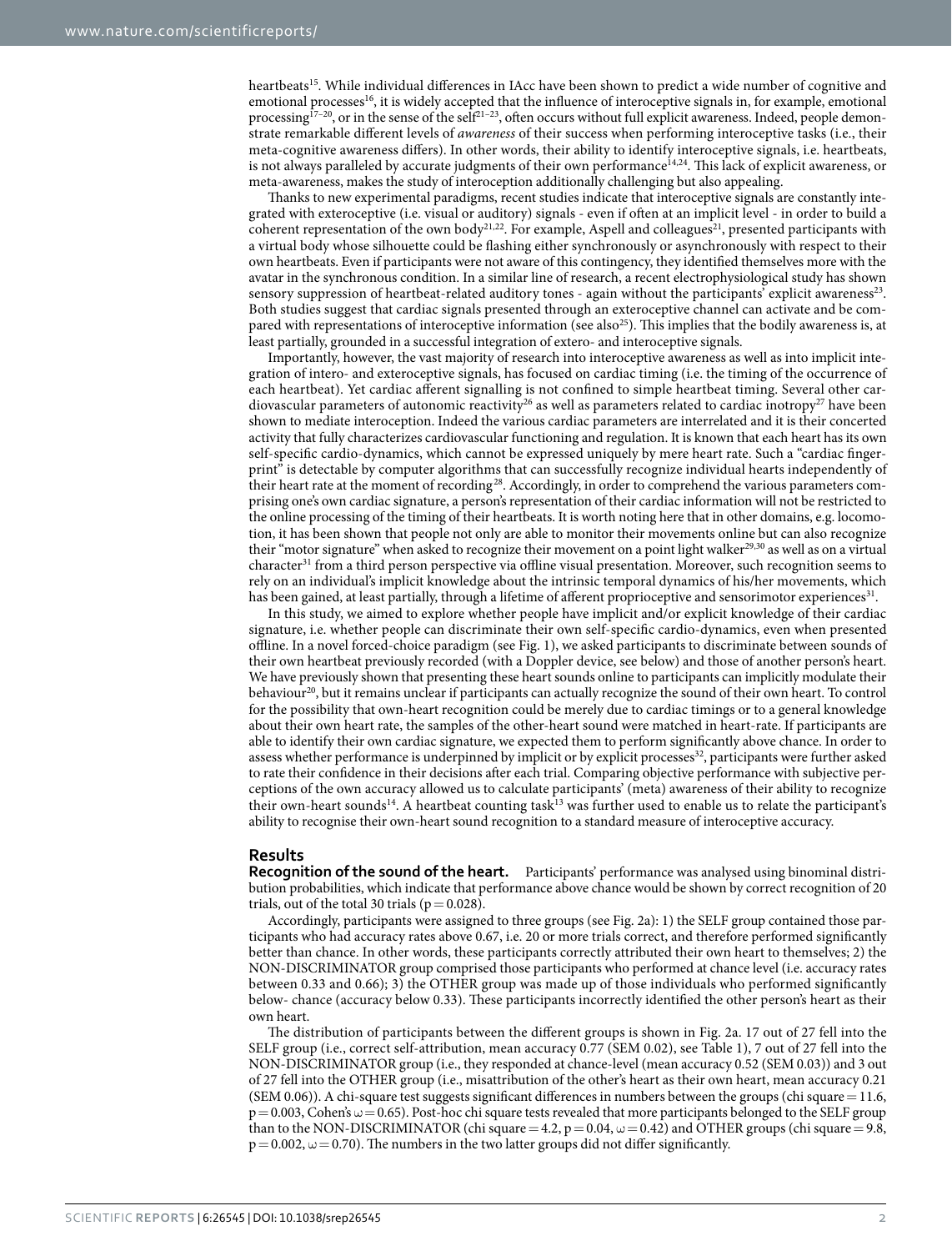

<span id="page-2-0"></span>**Figure 1.** Experimental procedure: Before the experiment started, we recorded: (a) the sound of the participant's heart using a Doppler device (main experiment); (b) and "beep" sounds triggered by the participant's pulse waves measured with a pulse transducer (control experiment). After pre-processing, short samples of their own or another person's heart sounds were presented, in random order. After each of the 30 trials, participants had to make a forced-choice decision about whether they had heard the sound of their own heartbeats or not, followed by a rating of their confidence in their decision.

**Other measures.** *Confidence ratings*. Confidence ratings in the experimental condition was an average of 43.2 (SEM 3.5, ranging from 4.9 to 64.5). The three groups did not significantly differ in their confidence ratings (Kruskal-Wallis, chi square = 0.53, p = 0.77,  $\omega$  = 0.14).

*Heartbeat Counting task.* The performance in the heartbeat counting task was on average 0.75 (SEM 0.04, ranging from 0.31 to 0.97). The three groups did not significantly differ in their performance (Kruskal-Wallis, chi square = 3.37,  $p = 0.18$ ,  $\omega = 0.59$ ).

*Meta awareness.* Participants' meta-awareness of performance (meta-d') was calculated as a function of objective performance and associated confidence ratings, according to "type 2" Signal Detection Theory indices of sensitivity<sup>[32](#page-6-12)</sup>. Meta-d' scores (Mean 0.30; SEM; 0.23) were significantly lower (t = 2.6, p = 0.016, Cohen's d = 0.43) than d' (Mean 0.80, s.d. 0.23) showing that participants had poor awareness of their own accuracy, which suggests intuition-based behavior. Moreover, correlation analyses revealed that meta-d' scores ( $r = 0.40$ ,  $p = 0.041$ ) but not d' scores ( $r=0.03$ ,  $p=0.88$ ) were significantly correlated to performance in the heartbeat counting task. The former correlation is larger than the latter:  $t = 2.19$ ,  $p = 0.028$ , using Lee & Preacher, test for dependent correla-tions<sup>33</sup>; see [Fig. 2b,c.](#page-3-0)

**Control task.** Analysis of accuracy was performed identically as in the experimental task. 3 out of the 16 participants fell into the SELF group (mean accuracy 0.87, see [Table 1](#page-3-1)), 11 into the NON-DISCRIMINATOR group (mean accuracy 0.49) and 2 into the OTHER group (mean accuracy 0.13). A chi square test suggests a significantly different distribution between the groups (chi square = 9.13, p = 0.01,  $\omega$  = 0.58). Post-hoc chi square tests suggest that more participants belonged to the NON-DISCRIMINATOR group than to the SELF group (chi square = 4.6, p = 0.03,  $\omega$  = 0.44) and OTHER group (chi square = 6.2, p = 0.01,  $\omega$  = 0.79), while the two latter groups did not differ significantly from each other (chi square = 0.2, p = 0.66,  $\omega$  = 0.1).

**Debriefing.** In the semi-structured debriefing interview all participants reported believing that the sounds belonged to 3 or more different hearts. They further reported that their choices were mostly based on guessing or on intuition. Even the few participants who felt considerably confident in having discriminated their own heart correctly still confessed difficulties in identifying the criteria used. Together this evidence supports the finding that the identification of own-heart sound was performed implicitly.

#### **Discussion**

Bodily signals, particularly those arising from the interoceptive system, are thought to set the foundations on which the subjective experience of the self unfolds<sup>[2](#page-5-1),[9,](#page-5-12)10</sup>. This notion of embodied self has received convincing support from recent empirical research, which has shown that that cardiac signals are integrated with external information in order to build a coherent sense of self [21](#page-6-0),[22](#page-6-2),[34](#page-6-14). Here, we aimed to address a previously neglected dimension of interoception, namely the offline representation of the inner body. Specifically, we explored whether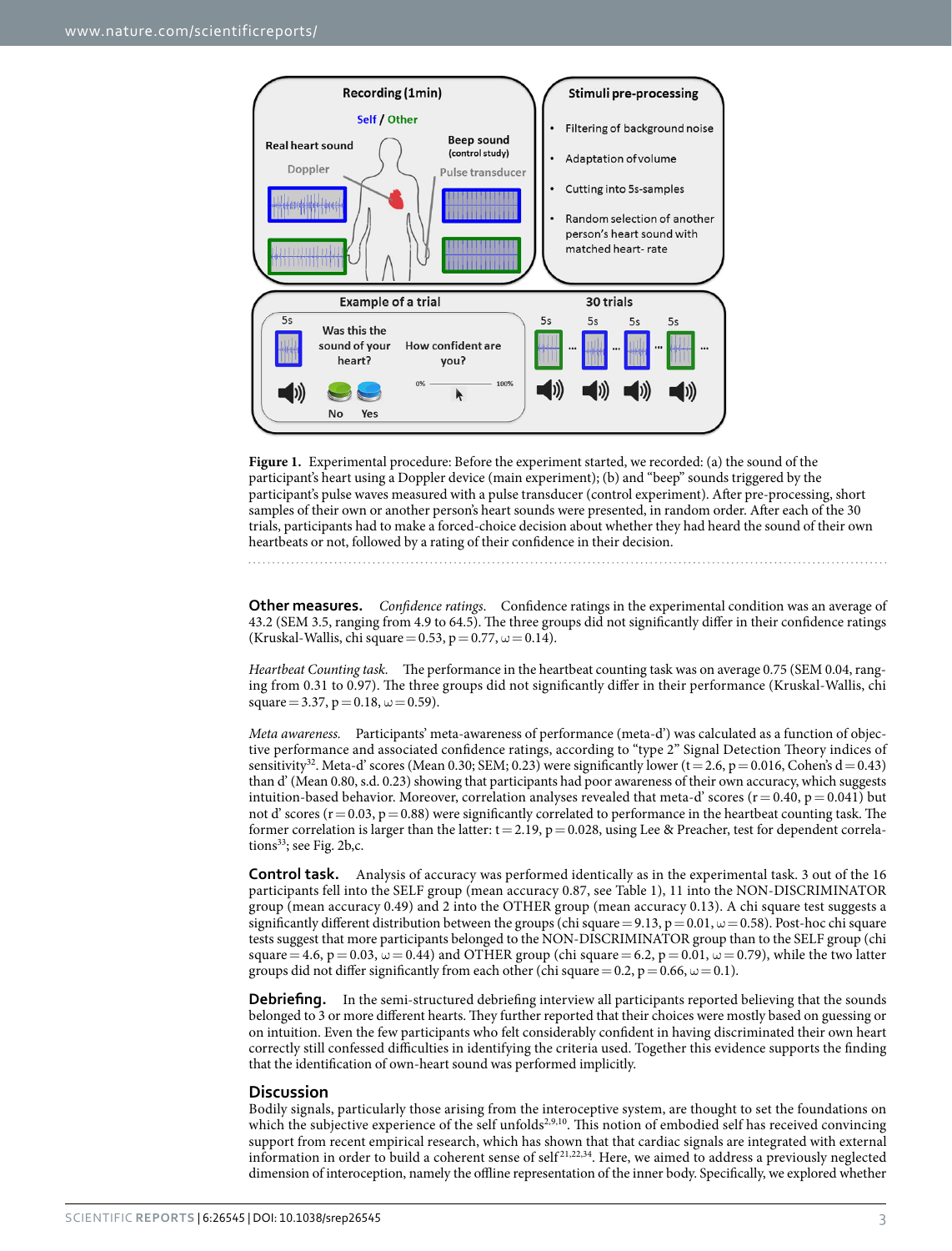

<span id="page-3-0"></span>

<span id="page-3-1"></span>

| Group     | Self         | <b>Non-discriminators</b> | Other       |
|-----------|--------------|---------------------------|-------------|
| Heartbeat | 17/27 (63%)  | 7/27(26%)                 | 3/27(11%)   |
| Beep      | 3/16(18.75%) | 11/16 (68.75%)            | 2/16(12.5%) |

**Table 1. Numbers and percentages of participants falling into the different groups in the experimental task.** Upper row using real heartbeat sound; lower row in the control task using R-wave evoked beep sounds.

healthy participants were able to recognize their own cardiac signature, independent of their current interoceptive state, i.e., whether there was offline recognition of self-specific cardiovascular dynamics. Our method was first to record the participants' heart sound with a Doppler device and then to ask them to discriminate the sound of their own heart from that of someone else's heart. The study had two main findings. Firstly, most participants performed significantly above chance, indicating that participants were indeed able to discriminate between previously recorded, and thus offline, sounds of their own and another person's heart. Importantly, this finding could not be based merely on heartbeat timing because this parameter was matched between the participant's own and the other person's heart sound. Moreover, the effect was absent in the control condition, where acoustic tones were delivered in synchrony with the participant's own pre-recorded heart beats. Our findings extend recent empirical research which has indicated that participants integrate externally presented (online) auditory or visual cues with cardiac signals during body-related processing[21–23.](#page-6-0) We show that a representation of an individual's cardiac signature goes beyond mere heartbeat timings. Furthermore, our results also suggest that people can, at least partially, access and translate neural representations of elementary cardio-dynamic parameters that have been formed throughout time (probably through sensory, acoustic or mechano-pressure mechanisms) and can compare these representations with externally presented auditory stimuli (as the sound of the blood flow recorded with a Doppler device). Even though participants could not recognize the criteria they were using, their performance indicates that they were able to identify the sounds that matched their cardiodynamic signature. So far we can only speculate about the underlying mechanisms. However, we believe that they may be comparable to those that underpin the comparison of proprioceptive and sensorimotor representation of own movements when these are presented offline, such as gait<sup>29</sup>; skilled actions<sup>35</sup>; or facial motion<sup>31</sup>. Importantly, this ability is thought to rely not merely on previous first-person visual experiences, but principally to involve the proprioceptive and sensorimotor feedback from previous movements<sup>31</sup>. In keeping with models that have extended (from exteroceptive to interoceptive perception) the notion of comparing different types of bodily representations<sup>10</sup>, we show in this experiment that the interocpetion is likely to be grounded both on online and offline body representations of the inside of our body (interoceptive representations). The continuous mapping and re-mapping of afferent signals form and maintain accurate representations of the body's structural properties, as well as of the fine grained dynamic processes that regulate its functioning. Holding coherent and detailed maps of the body allows the brain to efficiently detect, simulate and regulate changes in its state, in order to maintain homeostasis<sup>36</sup>.

The second result of our study is that the recognition of one's own heartbeat signature seems to be based mostly on implicit processes. Indeed, not only did participants report intuition-based behaviour but their objective performance on the forced-choice task clearly exceeded their metacognitive awareness. Thus, although their behaviour indicates recognition of their own heart sound, participants were less good at judging their ability to perform the task itself. This indicates that the perceptual decision about self vs other heart sound was, at least partially, guided by implicit processes<sup>32,37</sup>. Tellingly, only metacognitive awareness was correlated to the classical interoceptive accuracy measure that we tested (i.e., accuracy in heartbeat counting<sup>13</sup>). The results of the correlation analyses suggest that even if, contrary to what could be expected, individuals with high interoceptive accuracy were no better at discriminating the sound of their heart, they were more aware of their ability to perform the task. Given the relatively small sample size, these results must be treated with caution. However, we believe that they: i) suggest that offline and online representations of interoceptive signals may rely on different neurocognitive underpinnings; and ii) add to recent literature which has shown a dissociation between the various dimensions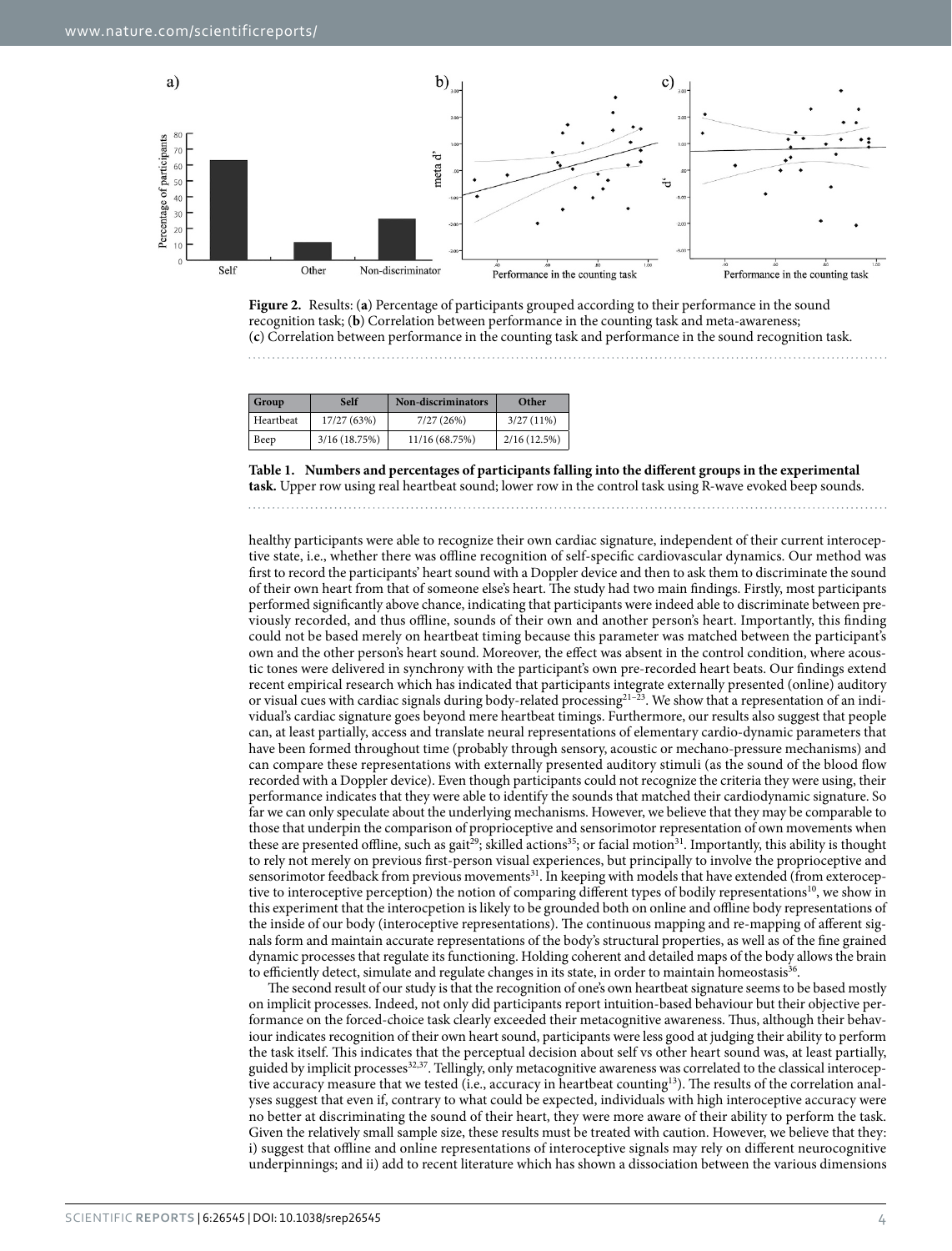of interoception, such as interoceptive accuracy and interoceptive awareness (i.e. meta-cognition[14,](#page-5-8)[24,](#page-6-1)[38,](#page-6-18)[39](#page-6-19)). In our study, individuals with high interoceptive accuracy seem to rely in a greater extent on explicit criteria to guide their decision<sup>32,37</sup>. What this suggests is that good interoceptors, who presumably hold more accurate representations of their online bodily states, are also more aware of their elementary bodily dynamics. Even if they did not have higher ability to discriminate their own-heart sound, they showed better appraisal of their decisions, arguably because they relied on a coherent understanding of their ability to perceive bodily signals.

Several limitations of this study should be considered. *First*, the study was not designed to identify the individual differences in cardio-dynamic parameters (e.g. stroke volume, ejection time), which could have contributed to accurate discrimination of own-heart sound. Future research should aim at identifying such parameters, for example by recording longer samples using equipment that allows the extraction and estimation of cardiovascular parameters (e.g., impedance cardiography). Likewise, the interoceptive pathways (e.g. tactile somatosensory, mechanoreceptors within the heart) and mechanisms underlying cardiovascular perception and the ability to recognize own-heart sound have yet to be determined. *Furthermore,* we did not assess factors that are generally known to influence interoceptive accuracy such as for example gender, mean heart rate $40,41$  $40,41$  or BMI $42$ .

Nonetheless, we believe that this study represents a significant conceptual step and likewise a departure from previous rather simplistic heartbeat-timing-dependent approaches to cardioception. We suggest that research into interoception, both in the context of its contribution to the bodily self as well as to various cognitive and emotional processes, would benefit from acknowledging the importance of considering the full complexity of cardiovascular activity<sup>27</sup> and the need to adopt new methodologies to study cardiac interoception<sup>20</sup>.

#### **Methods**

**Participants.** Twenty-eight healthy participants took part in the main study. A participant who was a medical doctor  $(n= 1)$  was excluded from the analyses, as a theoretical knowledge on cardio dynamics or experience in discriminating heart beat sounds could influence performance. The final sample size thus comprised twenty-seven participants (19 female, mean age 28.6 +/−3.3 STD), none of whom had previously heard their ownheart sound as translated by a doppler device. All participants gave written informed consent. The study and all experimental procedures were approved by the ethics committee of the IRCSS, Fondazione Santa Lucia and were carried out in accordance with the ethical standards of the 1964 Declaration of Helsinki.

A sub-group of these participants (n = 16, 8 female, mean age  $30.3 +/-3.4$  STD) completed the additional control task (see below).

**Experimental procedure.** *Stimuli*. The participant's heart rate was recorded during one minute using a pulse transducer (Adinstruments; TN1012/ST), which was attached to the index finger using a velcro fastener. Simultaneously, a Doppler device (Angel sound, Fetal Doppler,<http://www.jumper-medical.com/>) placed over the participant's heart to record the sound of the heart. The Doppler detects blood flow and generates a sound reflecting its dynamics (e.g. varying intensity (loudness), frequency (pitch), quality and duration). Because the direction and velocity of blood flow is different throughout the cardiac cycle, the audible sound represents both diastolic filling and systolic ejection<sup>43</sup>. Several individual cardiovascular parameters can be inferred from the Doppler sound by a trained person, or objectively extracted by computational algorithms. For example, the first heart sound (i.e. caused by the closure of the tricuspid and mitral valves) and second heart sounds (i.e. caused by the closure of the aortic and pulmonary valves) can be perceived<sup>[44,](#page-6-24)45</sup>. Moreover, additional parameters related to cardiac inotropy (e.g. ejection velocity, stroke volume) and diastolic/systolic relations can be extracted<sup>43</sup>. The recorded sound of the heart was treated with a sound processing software (Ableton Live 8.2.2) to reduce noise using low-pass frequency filters (1.35 kHz) and set the sound to a standard volume. This recording was automatically cut into ten 5s-samples using a computer algorithm. The *own heart samples* consisted on these ten 5s samples, five of which were repeated twice. The *other person's samples* consisted on ten 5s samples of another person (again five of these samples were presented twice), individually matched in terms of heart rate. The mean difference in heart rate between the two samples was 1.47 bpm (SD 1.54).

*Experimental task.* Participants were seated comfortably with headphones on. They were asked to fixate the screen and concentrate on the sound samples presented over the headphones. They were told that they would be listening to various short audio clips of heartbeat sounds. Eprime (Psychology Software Tools, Pittsburgh, PA) was used to randomly present the pre-recorded samples of their own or another person's heart sounds. A total of 30 5-s samples were presented, which contained the presentation of 15 samples of their own and 15 samples of another person's heartbeat sounds. After each sample, the participants indicated in a forced-choice task whether the heard sound had reproduced their own heart, or not. It was explicitly explained that the presented sounds were offline. After each response they rated on a VAS scale ranging from 0 (not confident at all) to 100 (highly confident) their confidence in their decision. A sub-group of the participants further completed the control task (see below), which was added to the experiment in order to test whether self-recognition of one's own heart could be based on the recognition of heartbeat timing, for example, heart rate variability. In those participants the experimental and control task were carried out in counterbalanced order across participants.

*Measure and calculation of interoceptive accuracy.* Interoceptive accuracy was measured prior to the experimental task using the "heartbeat counting paradigm"[13](#page-5-7). Participants internally counted their heartbeats during four intervals (25s, 35s, 45s, and 100s) presented in random order. The start and end of the period was signalled by an auditory cue delivered by Eprime via the headphones. The real heart rate was recorded using a pulse transducer (Adinstruments; TN1012/ST), which was attached to the index finger using a Velcro fastener. All participants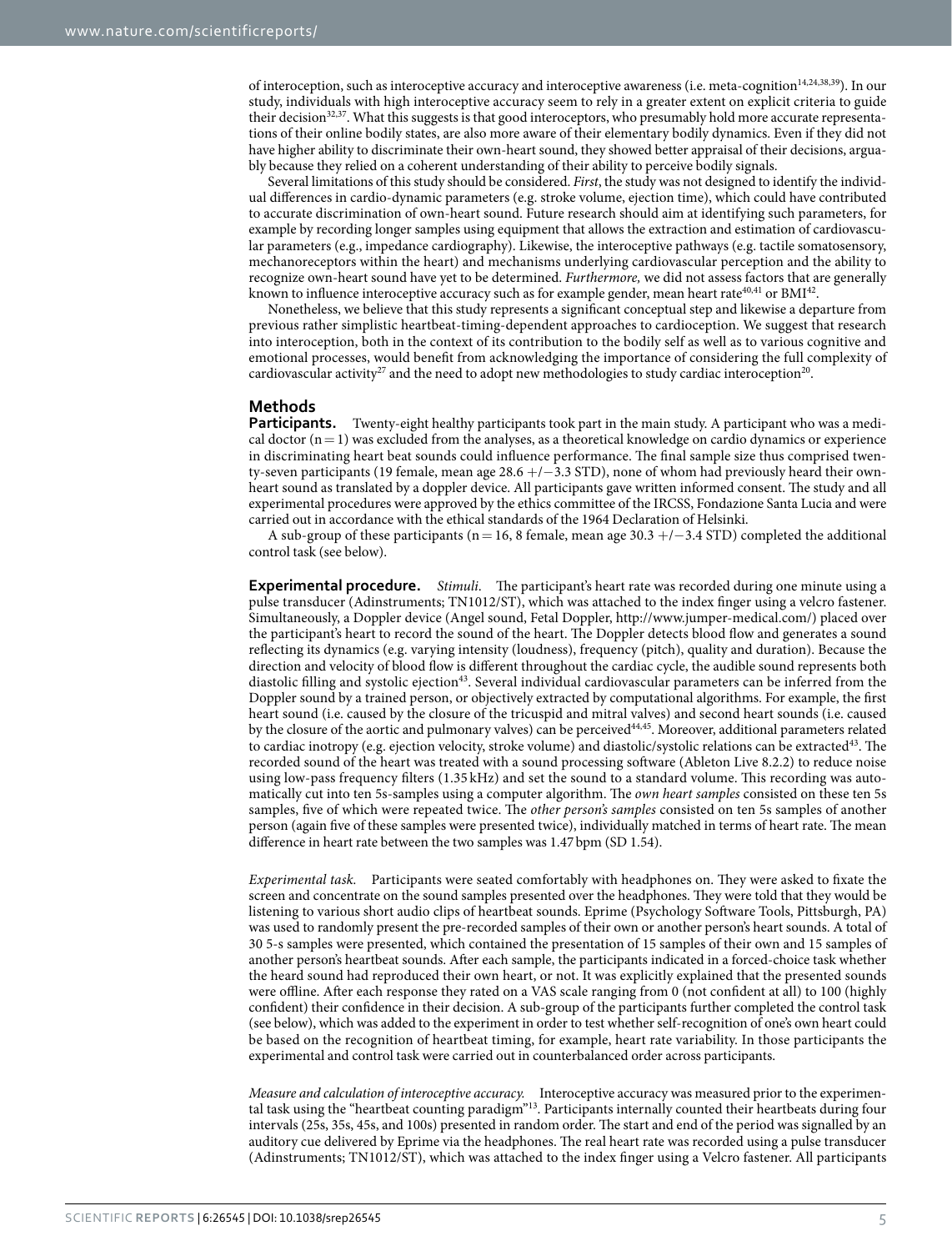reported that they could not feel their pulse on the finger. These two measures were used to calculate an accuracy index as described in $^{13}$  $^{13}$  $^{13}$ .

*Measure and calculation of metacognitive ability (Meta-d').* We combined confidence ratings with objective performance in order to estimate participant's metacognitive ability. Classical (or Type I) signal detection theory (SDT) measures quantify the subject's ability to discriminate (d') between the presence (e.g. own-heart sound) and the absence (e.g. other-heart sound) of a stimulus, independently of responses biases, i.e. the tendency to favor one type of response over the other<sup>[46](#page-6-26)</sup>. d' can be calculated as d'= z(Hit rate) – z(false alarm). These measures of objective performance can be extended to evaluate the ability to discriminate between one's own correct and incorrect answers, i.e. metacognitive ability (type 2 SDT)<sup>46[,47](#page-6-27)</sup>. A close correspondence between confidence and accuracy (e.g. correct trials accompanied by high confidence ratings or wrong trials accompanied by low confidence ratings), indicates that the participants have good knowledge on the correctness of their responses (i.e. a high metacognitive ability). Several SDT-based measures have been proposed to quantify metacognition ability. Here, we used a recently developed measure (meta-d'; sum-square error approach) to calculate type 2  $SDT^{32}$  [\(http://www.columbia.edu/~bsm2105/type2sdt/](http://www.columbia.edu/~bsm2105/type2sdt/)). Importantly, unlike standard type 2 SDT measures<sup>47</sup>, meta-d' is robust to response biases and type I performance<sup>[32](#page-6-12),[37](#page-6-17)</sup>. In other words, meta-d' scores are reasonably independent of the tendency to provide one answer type over another (e.g. "my heart" vs "not my heart") as well as the ability to correctly discriminate one's own-heart sound. Moreover, meta-d' and d' are expressed on the same scale and therefore can be directly compared to provide an estimate of how much subjects base their decisions on explicit knowledg[e32](#page-6-12),[37](#page-6-17). If metacognition were to be optimal, the subjects would be expected to make use of all the information available for the type I task when judging their own performance, with the consequence that meta-d' $=$ d'. Conversely, in sub-optimal metacognition conditions meta-d' $\lt d$ '. In that case, because subjects are not able to judge the correctness of own response (i.e. provide high-confidence ratings to incorrect responses and low-confidence ratings to correct responses), it is believed that they were not (fully) aware of the criteria used to guide their performance. Thus, their performance will have been (at least partially) underpinned by implicit processes.

A similar approach has been previously used to estimate metacognitive awareness of interoceptive accuracy in classical measures of interoception ([ref. 14](#page-5-8)). However, in the current study we adopted the standard protocol of the heartbeat counting task, which is comprised by only four trials and is therefore not ideal to estimate a reliable index of metacognitive ability.

**Control task.** A control task was designed to understand a possible contribution of pure timing effects (i.e. heart rate frequency and variability). The procedure of stimuli creation followed the procedure described above but instead of recording the Doppler sound we used a hardware-based function of Powerlab ([www.adinstru](http://www.adinstruments.com)[ments.com](http://www.adinstruments.com)) to detect the peak of the finger pulse and at each pulse trigger the presentation (Eprime; Psychology Software tools) of a standard tone (1000Hz, 100ms). These tones were recorded using Audacity [\(http://audacity.](http://audacity.sourceforge.net/) [sourceforge.net/\)](http://audacity.sourceforge.net/). Then the own and other person's heart sounds were again cut in 5s samples, which were presented as described above.

**Debriefing.** At the end of the experiment, participants were verbally asked in a semi-structured way, to report how many different hearts they thought the audio samples had been obtained from, as well as how difficult they perceived the different tasks to be. The debriefing was included as a complement to confidence ratings, in particular in order to understand if i) participants felt confident about their performance in this task, i.e. if they felt they could identify the sound of their own heart and if yes, based on which subjective criteria and ii) if they could figure out how many different heartbeats there were.

#### **References**

- <span id="page-5-0"></span>1. Blanke, O. Multisensory brain mechanisms of bodily self-consciousness. *Nat. Rev. Neurosci.* **13,** 556–571 (2012).
- <span id="page-5-1"></span>2. Damasio, A. & Damasio, H. Minding the Body. *Daedalus* **135,** 15–22 (2006).
- <span id="page-5-2"></span>3. Botvinick, M. & Cohen, J. Rubber hands 'feel' touch that eyes see. *Nature* **391,** 756 (1998).
- 4. Ehrsson, H. H. The experimental induction of out-of-body experiences. *Science* **317,** 1048 (2007).
- 5. Franck, N. *et al.* Defective recognition of one's own actions in patients with schizophrenia. *Am J Psychiatry* **158,** 454–9 (2001).
- 6. Lenggenhager, B., Tadi, T., Metzinger, T. & Blanke, O. Video Ergo Sum: Manipulating Bodily Self-Consciousness. *Science* **317,** 1096–1099 (2007).
- <span id="page-5-3"></span>7. Craig, A. D. How do you feel? Interoception: the sense of the physiological condition of the body. *Nat. Rev. Neurosci.* **3,** 655–666 (2002).
- <span id="page-5-4"></span>8. Apps, M. A. J. & Tsakiris, M. The free-energy self: a predictive coding account of self-recognition. *Neurosci. Biobehav. Rev.* **41,** 85–97  $(2014)$ .
- <span id="page-5-13"></span><span id="page-5-12"></span>9. Craig, A. D. B. How do you feel–now? The anterior insula and human awareness. *Nat. Rev. Neurosci.* **10,** 59–70 (2009).
- <span id="page-5-5"></span>10. Seth, A. K. Interoceptive inference, emotion, and the embodied self. *Trends Cogn Sci* **17,** 565–73 (2013).
- 11. Damasio, A. Feelings of emotion and the self. *Ann. N. Y. Acad. Sci.* **1001,** 253–261 (2003).
- <span id="page-5-7"></span><span id="page-5-6"></span>12. James, W. The Principles of Psyschology. *2vol*, (Macmillan, 1890).
- <span id="page-5-8"></span>13. Schandry, R. Heart beat perception and emotional experience. *Psychophysiology* **18,** 483–488 (1981).
- 14. Garfinkel, S. N., Seth, A. K., Barrett, A. B., Suzuki, K. & Critchley, H. D. Knowing your own heart: Distinguishing interoceptive accuracy from interoceptive awareness. *Biol. Psychol.* **104C,** 65–74 (2015).
- <span id="page-5-9"></span>15. Whitehead, D. W. E., Drescher, V. M., Heiman, P. & Blackwell, B. Relation of heart rate control to heartbeat perception. *Biofeedback Self-Regul*. **2,** 371–392 (1977).
- <span id="page-5-10"></span>16. Herbert, B. M. & Pollatos, O. The body in the mind: on the relationship between interoception and embodiment. *Top. Cogn. Sci*. **4,** 692–704 (2012).
- <span id="page-5-11"></span>17. Dunn, B. D., Evans, D., Makarova, D., White, J. & Clark, L. Gut feelings and the reaction to perceived inequity: the interplay between bodily responses, regulation, and perception shapes the rejection of unfair offers on the ultimatum game. *Cogn. Affect. Behav. Neurosci.* **12,** 419–429 (2012).